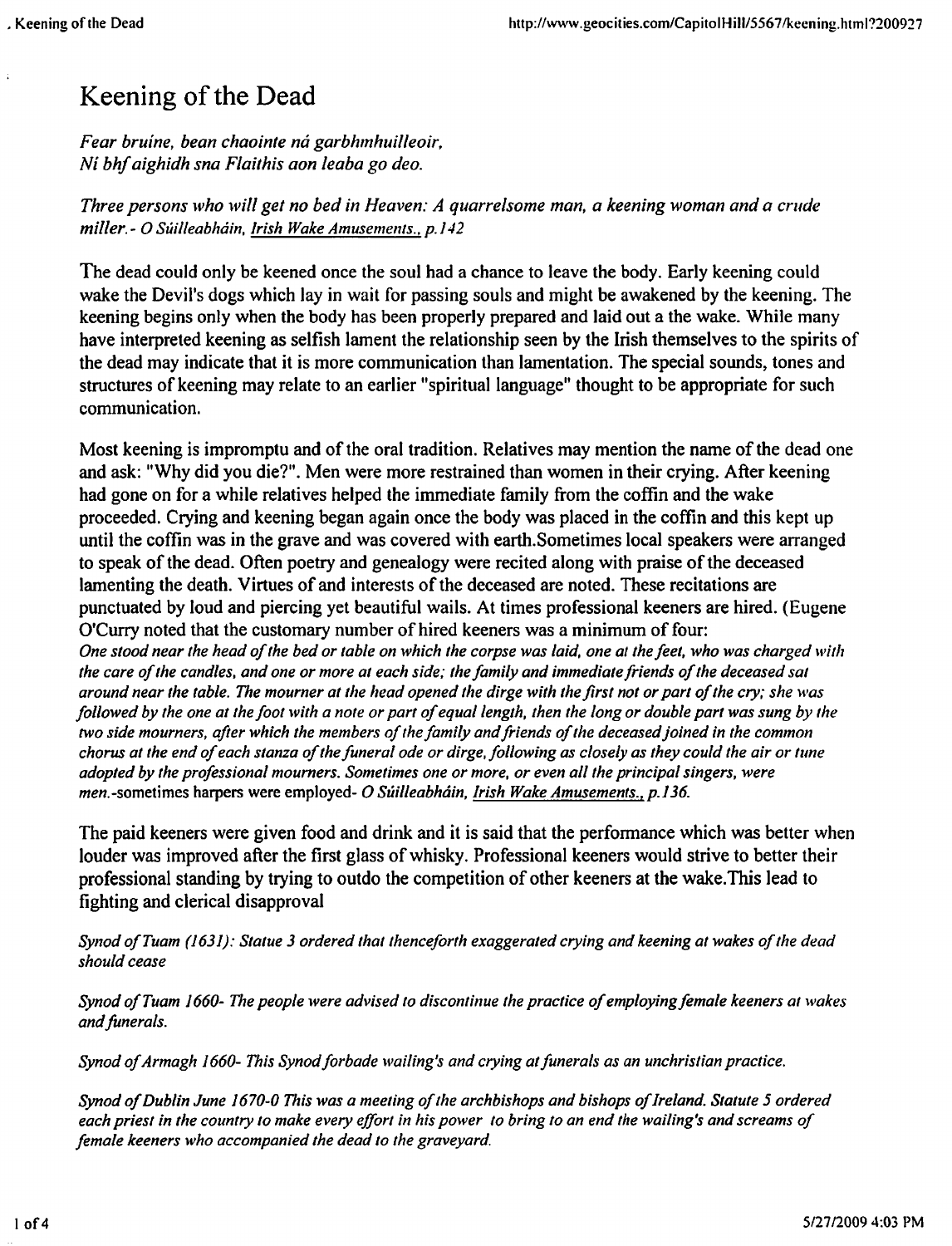Synod of Armagh (August 1670): This Synod adopted the regulations laid down by the Dublin Synod two months before. It further announced that no priest would attend a wake or funeral at which female keeners cried and screamed. Any priest who neglected to endeavor to end such unseemly behavior would be removed from his parish.

Synod of Meath (1686): The bishops first condemned dancing, other amusements and drinking at wakes, and then went on to order the parish priests in their jurisdiction to continue their efforts to put an end to the customary keening at funerals.

Diocese of Leighlin (1748): Among the diocesan regulations adopted at a meeting presided over by Most Rev. Dr. Gallagher, was the following:

"Whereas likewise the heathenish customs of loud cries and howlings at wakes and burials are practiced amongst us, contrary to the express commandment of St. Paul in his Epiost. to the Thess. forbidding such cries and immoderate grief for the dead, as if they were not to rise again, and to the great shame of our nation, since no such practice is found in any other Christian country; and Whereas in some parts of this Diocese some have the deplorable vanity in the very time of their humiliation and that God had visited them with the loss of a friend, not only to glory in the number of cries, but in order the more to feed their vanity and add fuel to their pride, do even send far and near to hire men and women to cry and compose vain fulsome rhymes in praise of their deceased friends. It is therefore (ordained) all Parish Priests and religious laymen of this Diocese are hereby strictly charged and commanded, in virtue of holy obedience, to use all possible means to banish from Christian burials such anti-christian practices, by imposing arbitrary punishment of prayers, fasting, alms and such like wholesome injunctions on as many men and women as will loudly cry or howl at burials. But as to such men and women as we decree and declare that for the first crime of this kind they shall not be absolved by any but by the Ordinary or his representatives, and in case of a relapse (sic), the aforesaid criers or rhymes are to excluded from Mass and the Sacraments, and in case of perseverance in this detestable practice, they are to be excommunicated and denounced."

The practice of keening: "all unnatural screams and shrieks, and fictitious tuneful cries and elegies" was condemned as late as 1800 by Dr. Thomas Bray, Archbishop of Cashel.

## .-O Súilleabháin, Irish Wake Amusements., p.138-40

The practice of keening is described by a traveler in Kildare in 1683: "as soon as the bearers have taken up the body, they begin their shrill cries and hideous hootings...and if there be not enough to make out a good cry they hire the best and deepest mouthed in all the country and so they proceed towards the church; this now may be heard two miles or more. When they come at the church-yard on this occasion, (and at other times also) perhaps 5, 10 or 20 years after their husband, friend or relation has been buried, they repair to their graves where they kneel over them, knocking and beating upon the grave and praising the party, repeating the former kindnesses have passed between them intreating that they would attend and give ear to them, then in an odd tone sorrowing and lamenting their loss and complain and tell them how they are misused and by whom injured and thereon pray their help to right them; and thus they continue commonly until some compassionating friend or neighbour come and lift them from the ground with expostulating language, so they return satisfied as having given an account to one that in time may redress their injuries, revenge or relieve them. The women are mostly inclined and observed to practice these things, and many the like a more anxious eye might discover amonst them"- O Súilleabháin, Irish Wake Amusements., p.135.

James Farewell in The Irish Hudibras. in 1689 wrote of keening women:

They raise the cry, and so they fount him Into a crate to howl about him; Where, in one end, the parted brother Was laid to rest, the cows in t'other With all his followers and kin,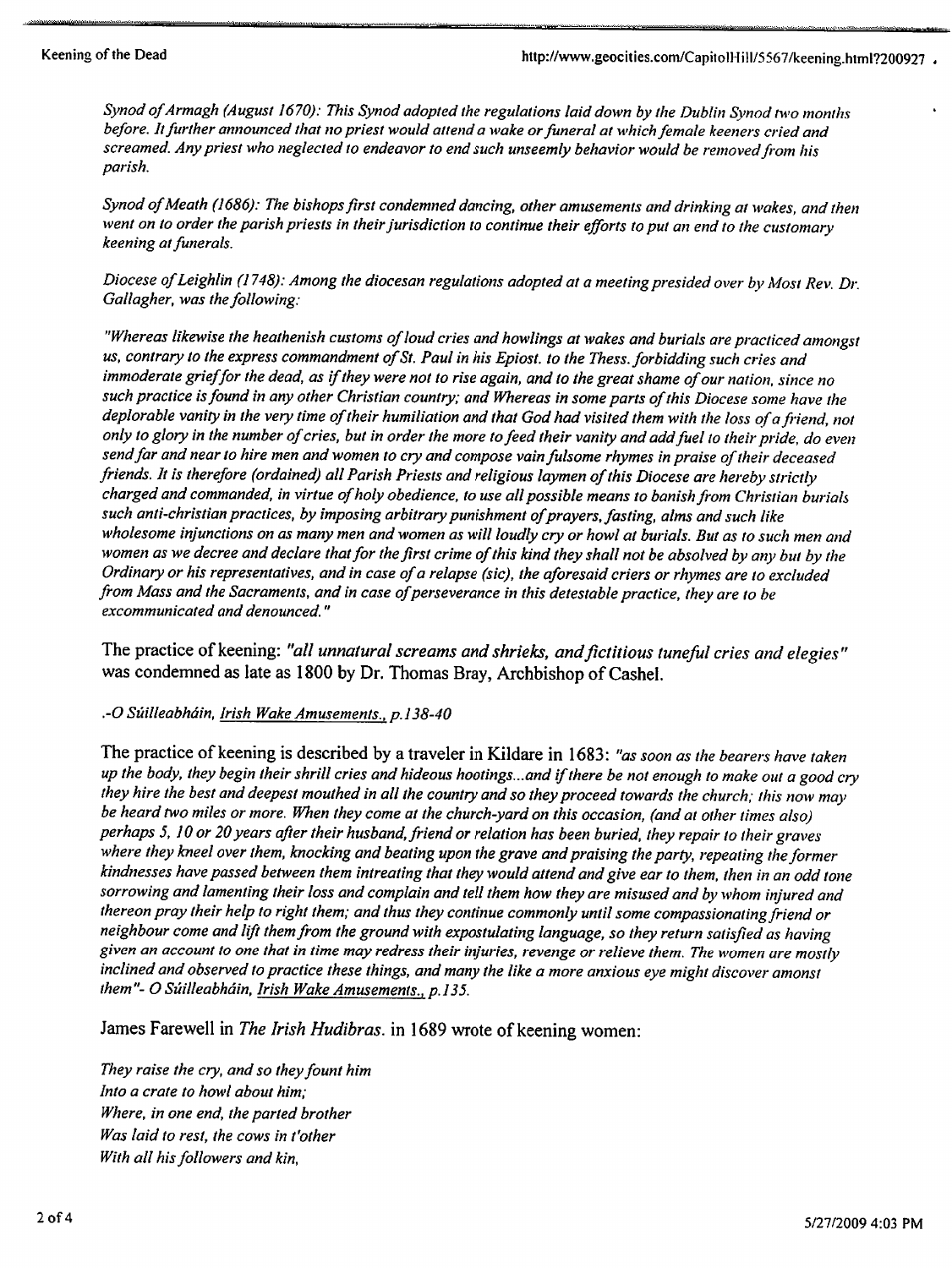Who, far and near, come crowding in, Wit hub-bub-boos, beside what cryers For greater state his highness (sic) hires.- O Súilleabháin, Irish Wake Amusements., p.135.

W. King wrote in the Art of Cookery, in 1776:

So at an Irish funeral appears A train of drabs with mercenary tears; Who, wringing of their hands with hideous moan, Know not his name for whom they seem to groan, While real grief with silent steps proceeds, And love unfeigned with inward passion bleds- O Súilleabháin, *Irish Wake Amusements., p.136.* 

Keening is a pan-celtic tradition also quite important in Scotland.

Some Folk Laments from Ireland:

From Kerry:

Mo thaisce's mo ghamhain tu, Mar bhuachaillin ceann-dubh, Gur ghile liom thu ná an leamhnacht 'S ná uisce lae an tsamhraidh!

My treasure and myu love, My little dark-headed boy, Whom I thought whiter than new milk Or than water on a summer day!

From the Decies:

Érigh suas id' sheasamh, A's gaibh do sheisreach capall! Tóg fód chúig n-órdla ar treansnacht; Féach ormsa, a thaisce, 'S gan tada 'gam mar thaca, Ag dul ag baint ná ag gearradh! Cé dhéanfaidh gnó an mharga? Cé raghaidh go Cnoc an Aifrinn, A's tusa sinte feasta? Och, ochón!

Rise and stand up, And tackle your ploughing-team! Plough a five-inch furrow; Look at me, my treasure, With nobody to help me When I go reaping or cutting! Who will do my business at the market?

المحسنة والمحافظ والمتعادي والمداري